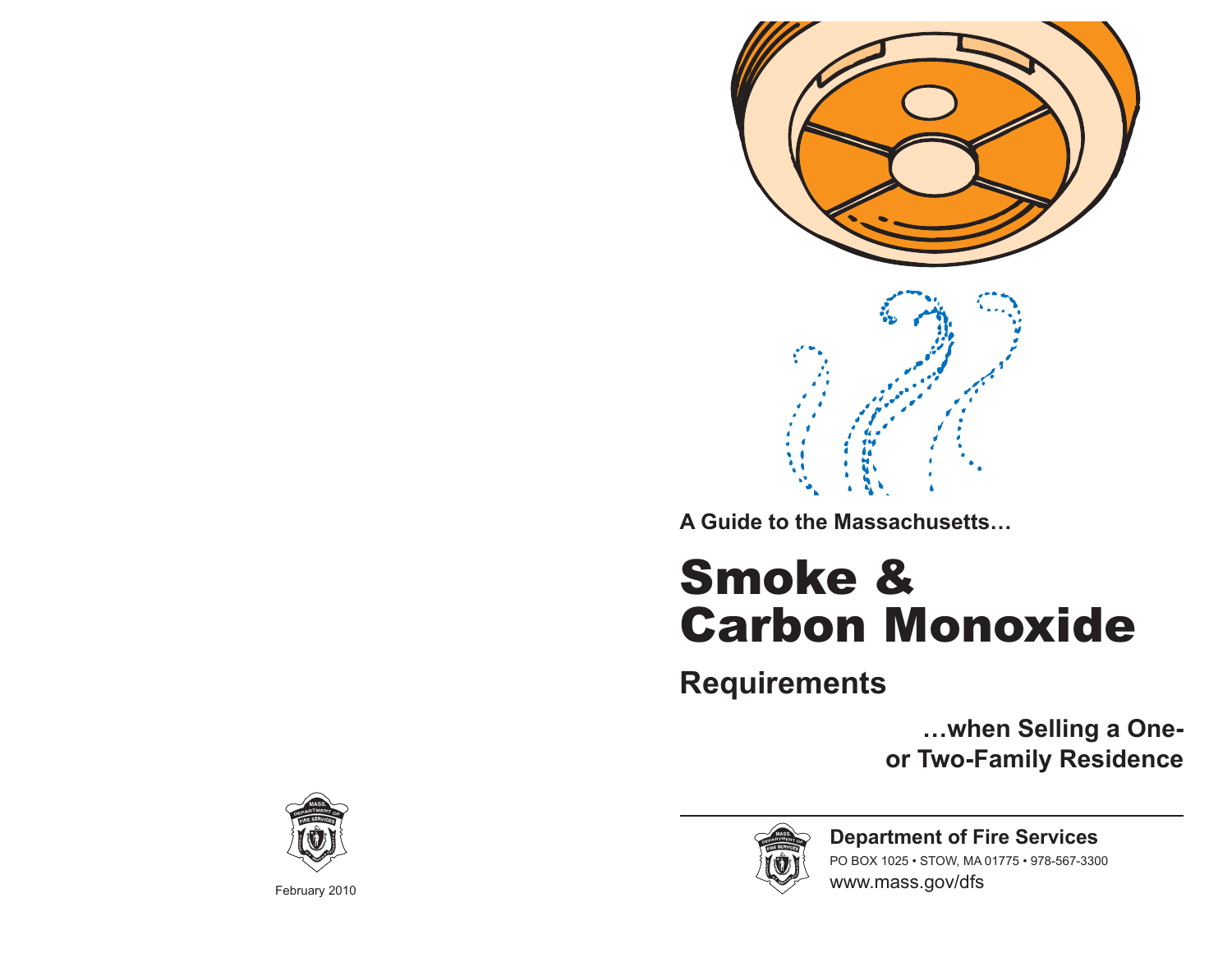## **M.G.L. C 148 S. 26F - THE LAW**

Massachusetts General Law, chapter 148 section 26F mandates that upon the sale or transfer of certain homes, the seller must install approved smoke detectors. These requirements apply to residences that were built or modified prior to creation of the Massachusetts State Building Code (January 1, 1975). If a building has undergone renovation, addition or modification after Jan. 1, 1975, the date of the building permit determines the smoke detector requirements of the building code.

Although the transfer law applies to residences with five or less residential units, this pamphlet will focus only on oneand two-family homes.

#### **VERIFICATION**

After a successful inspection for smoke detector compliance, the local fire department will issue a Certificate of Compliance indicating that the residence meets the smoke detector requirements.

Although the law applies to homes built prior to the date of the building code (Jan. 1975), it is industry practice that most purchase and sales agreements, and many mortgage companies require that the seller, as a condition to sell or transfer, obtain a Certificate of Compliance issued by the local fire department, even if the home was permitted or modified after 1975.

## **SMOKE DETECTOR REQUIREMENTS**

In general, the requirements for smoke detectors vary depending on when the residence was constructed. For example, some residences may require battery-powered detectors, others might need interconnected hard-wired detectors only or a combination of both. Others might need

## **ARE COMBINATION CARBON MONOXIDE & SMOKE DETECTORS PERMITTED?**

- Yes. Combination carbon monoxide and smoke detectors are permitted.
- They must have both a tone and simulated voice alarm to distinguish the type of emergency. Carbon monoxide detectors are required regardless of a sale or transfer.
- Combination ionization and CO detectors cannot be used within 20 ft of a kitchen or bathroom

## **ARE THERE OTHER RECOMMENDATIONS?**

#### The State Fire Marshal's Office recommends:

- **Test your smoke and CO detectors monthly and replace the batteries twice a year. REMEMBER, when you change the clocks, change the batteries.**
	- ƒ Unless otherwise recommended by the manufacturer's published instructions, no smoke detectors (battery operated or hard-wired smoke detectors only!) shall remain in service after 10 years from the date of manufacture.

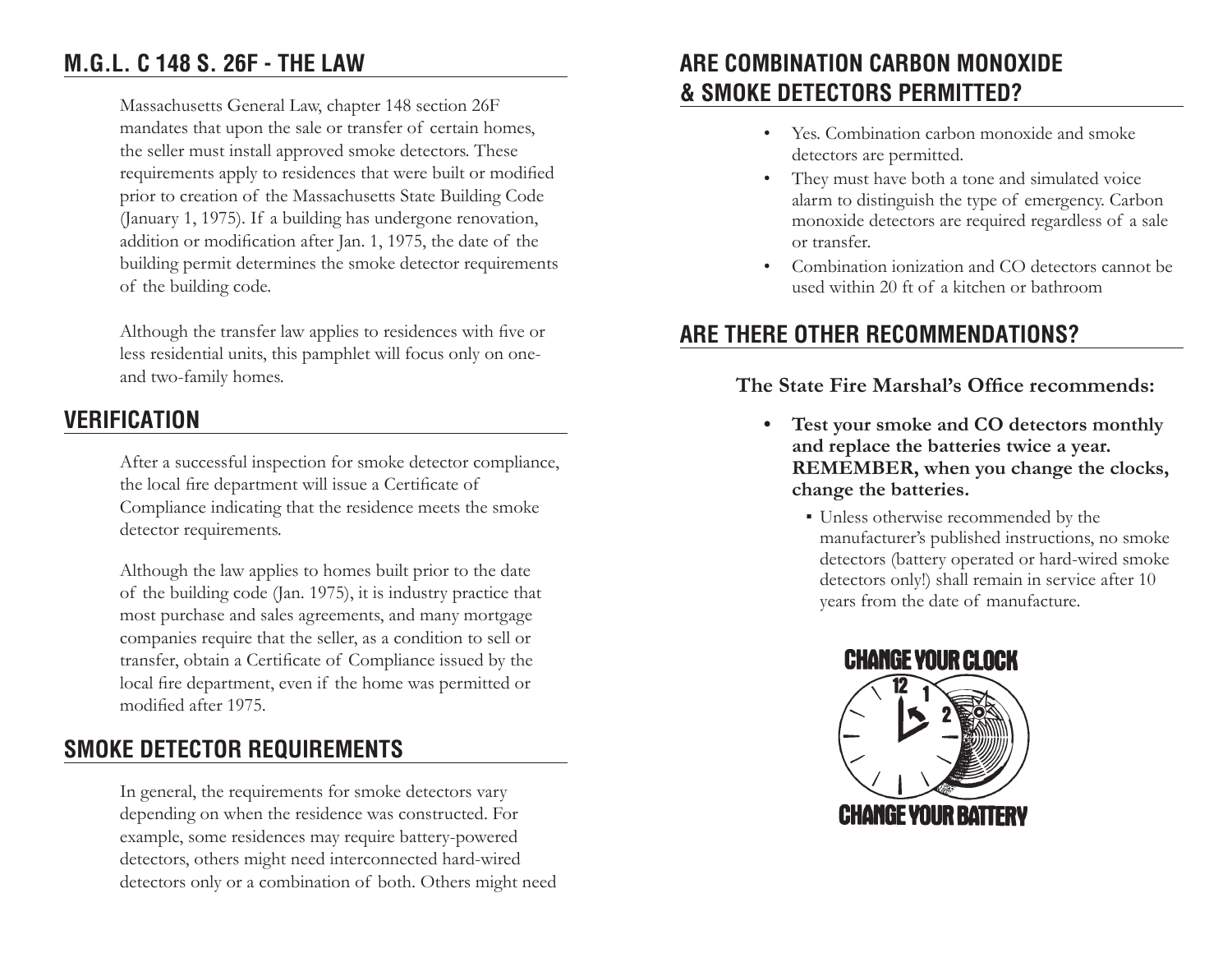ƒ This document will probably be required at the closing and is only valid for 60 days.

## **HOW DO I KNOW WHICH KIND OF SMOKE DETECTOR I HAVE?**

A new detector should be marked on the outside of the package to indicate if it uses ionization or photoelectric technology.

For older or existing detectors you will need to remove the smoke detector and look on the backside.

- **The date of manufacture should be on the back; if not, the detector is most likely outdated and should be replaced to comply with the regulation.**
- **It is an ionization smoke detector if the word "AMERICIUM" or the following symbol is on the back:**



# **CAN I STILL HAVE IONIZATION SMOKE DETECTORS IF I AM NOT SELLING OR TRANSFERRING MY HOME?**

- Yes. The requirements in the new regulation only apply upon the sale or transfer of the residence.
- Even though the technology has changed, ionization detectors are still reliable.
- However, the risk of nuisance alarms from steam and cooking is higher with ionization detectors, particularly if located within 20 ft of a kitchen or bathroom.

interconnected hard-wired detectors with battery backup. On April 5, 2010, a significant change in the Massachusetts' smoke detector requirements will become effective for all residences subject to MGL c. 148, s. 26F upon sale or transfer. Now, all smoke detectors installed within 20 feet of kitchens or bathrooms (containing a bathtub or shower) will be required to be photoelectric detectors. The risk of nuisance alarms from steam and cooking is lower with photoelectric only detectors. All installed smoke detectors outside of 20 feet of kitchens or bathrooms (containing a bathtub or shower) must utilize either:

- **A DUAL detector (containing both ionization and photoelectric technologies); OR**
- **Two separate detectors (one photoelectric and one ionization).**

In residences not subject to MGL c. 148, s. 26F (built after Jan. 1975), the smoke detector upgrade is recommended, but is not required by law.

# **PHOTOELECTRIC VS. IONIZATION TECHNOLOGIES**

#### **Ionization smoke detectors:**

- Use radiation to detect smoke.
- More effective in detecting flaming fires.
- Increased risk of nuisance alarms caused by steam or cooking smoke.

#### **Photoelectric smoke detectors:**

- Use light to detect smoke.
- More effective in detecting smoldering fires, which have been attributed to more fires involving death.
- Low voltage or wireless low voltage systems only use photoelectric detectors.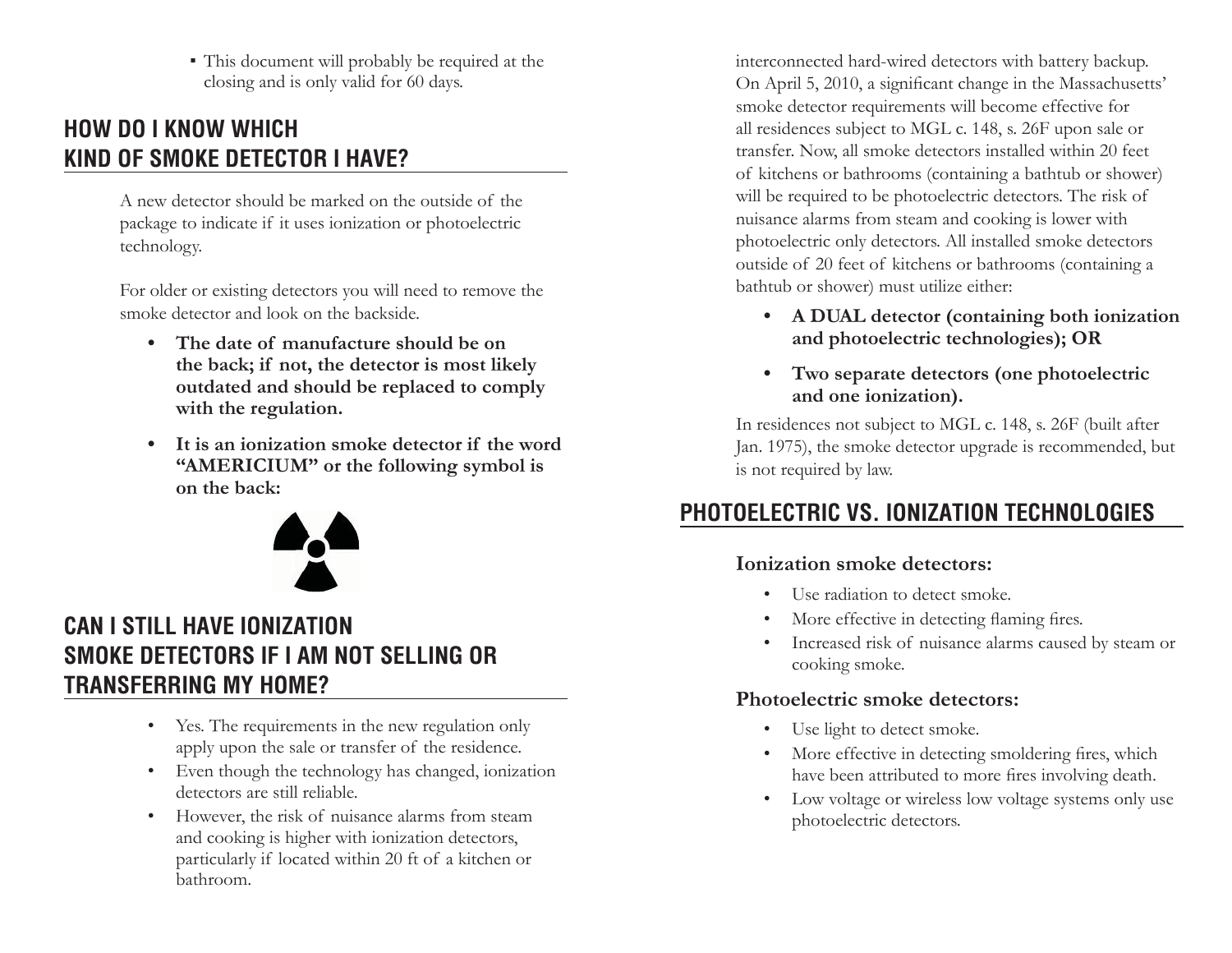## **CARBON MONOXIDE ALARMS**

Massachusetts General Law, chapter 148 section 26F½ and 527 CMR 31 mandates that upon the sale or transfer of any residence, the local fire department must inspect the residence for carbon monoxide alarm compliance. After a successful inspection, the local fire department will issue a Certificate of Compliance indicating that the residence meets the carbon monoxide alarm requirements.

## **CARBON MONOXIDE ALARM REQUIREMENTS**

Since March 31, 2006, carbon monoxide alarms have been required in all residences that have either: fossil fuel burning equipment or an attached enclosed garage. This law applied to all such residences whether or not the residence is being sold or transferred.

## **WHAT IS FOSSIL FUEL BURNING EQUIPMENT?**

Fossil fuel burning equipment is any device, apparatus or appliance that is designed or used to consume fuel of any kind which emits carbon monoxide as a by-product of combustion. Some examples of a fossil fuel burning equipment include: water heaters, oil or gas furnaces, wood or gas fireplaces, wood pellet stoves, gas clothes dryers, or gas cooking stoves.

## **HOW WILL I KNOW WHAT I NEED?**

The word "typical" is used in the following guidelines only for purposes of illustration. The actual requirements may depend on when the building permit for the residence was actually applied for and if there have been any major renovations, additions or modifications. It is best to check with your local fire department for detailed guidance.

- ƒ Follow the manufacturer's instructions for placement.
- **Heat detectors are required as follows:**
	- ƒ Must have a single heat detector in any garage attached to or under the residence.
	- ƒ Must be hardwired and interconnected with or without battery backup to the existing smoke detection system.
	- Heat detectors are not required in older homes unless renovation, addition or modification occurs after Jan. 1, 2008.

## **HOW WILL I GET A CERTIFICATE OF COMPLIANCE?**

#### **After you have a closing date:**

- Contact the local fire department to schedule an inspection of your smoke and carbon monoxide detectors right away. Don't wait until the last minute!
- Fees are determined by each city/town.

#### Prior to the arrival of the fire department:

- **Make sure that your posted street number is visible from the street (MGL c.148 § 59);**
- **Make sure that you have the proper type of detectors.**
	- The local fire department may require that they be taken down for compliance verification.
	- ƒ Make sure that all detectors are installed in the proper locations.
	- ƒ Make sure that all detectors are working properly.
- After passing the inspection, the local fire department will issue your Certificate of **Compliance.**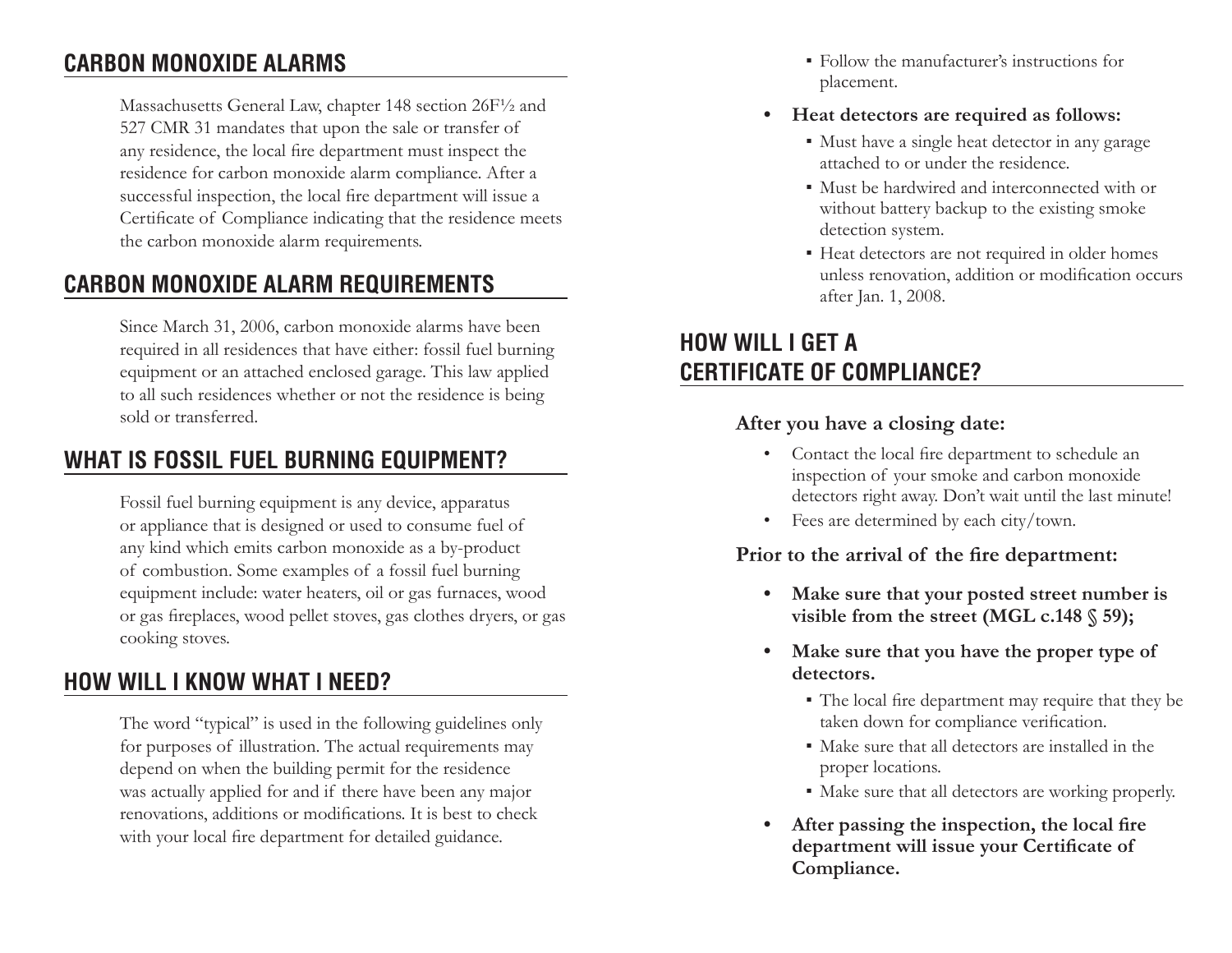ƒ Follow the manufacturer's instructions for placement.

#### **Typical one- and two-family residences permitted on or after January 1, 2008:**

- **Smoke detectors are required as follows:**
	- ƒ One smoke detector on every habitable level of the residence.
	- One smoke detector at the base of each stairway.
	- ƒ One smoke detector outside of each separate sleeping area.
	- ƒ One smoke detector inside every bedroom.
	- ƒ A minimum of one smoke detector must be installed for every 1,200 square feet of living space per level.
	- ƒ Must be hardwired and interconnected smoke detectors with battery backup.
	- ƒ If the smoke detector is within 20 feet of a kitchen or bathroom (containing a bathtub or shower), the smoke detector is required to be a photoelectric detector.
	- ƒ If the smoke detector is outside of 20 feet of a kitchen or a bathroom (containing a bathtub or shower), the smoke detector is required to be either a photoelectric detector or a dual detector (containing both ionization and photoelectric technologies).
- **Carbon monoxide alarms are required as follows:**
	- On every level of the residence, including habitable portions of basements and attics and located within 10 feet of each bedroom door.
	- ƒ Combination detectors (photoelectric smoke and carbon monoxide detector) may be used.
	- ƒ **Must be hardwired and interconnected with battery backup.** (May be separately wired from the existing smoke detection system.)

#### **Typical one- and two-family residences built before January 1, 1975:**

- **Smoke detectors are required as follows:**
	- ƒ On every habitable level of the residence.
	- ƒ On the ceiling at the base of each stairway.
	- On the ceiling outside of each separate sleeping area.
	- The smoke detectors may either be battery powered, hardwired or a combination of the two.
	- ƒ If the smoke detector is located within 20 feet of a kitchen or bathroom (containing a bathtub or shower), the smoke detector will be required to be a photoelectric detector.
	- ƒ If the smoke detector is outside of 20 feet of a kitchen or a bathroom (containing a bathtub or shower) you must utilize either:
	- ƒ A dual detector (containing both ionization and photoelectric technologies); **OR**
	- ƒ Two separate detectors (one photoelectric and one ionization).
- **Low voltage household warning systems are exempt from the dual detection requirement.**
- **Carbon monoxide alarms are required as follows:**
	- On every level of the residence, including habitable portions of basements and attics and must be located within 10 feet of each bedroom door.
	- Combination detectors (photoelectric smoke and carbon monoxide detector) may be used if the detector is within 20 feet of a kitchen or bathroom (containing a bathtub or shower).
	- ƒ Combination detectors (ionization smoke and carbon monoxide detector) may be used if the detector is outside of 20 feet of a kitchen or